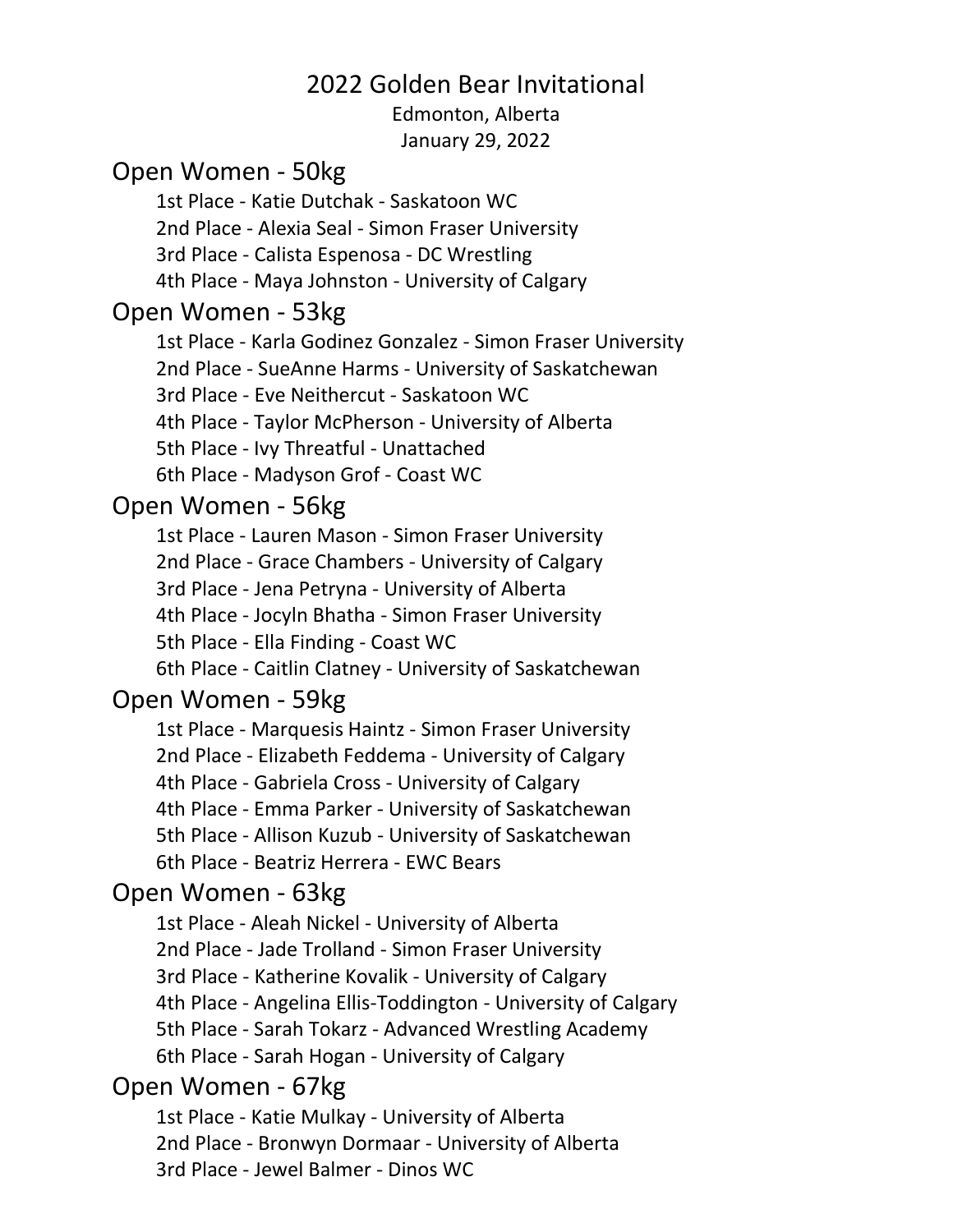# Open Women - 72kg

1st Place - Alyvia Fiske - Simon Fraser University 2nd Place - Paige Maher – Unattached, BC 3rd Place - Lene McCracken - EWC Bears 4th Place - Andrea Franko - University of Alberta 5th Place - Brydon Switzer - EWC Bears 6th Place - Emma Olson - University of Alberta

### Open Women - 76kg

1st Place - Emily Cue - Simon Fraser University 2nd Place - Haley Heffel - University of Alberta 3rd Place - Vianne Rouleau - University of Alberta 4th Place - Dimitra Russel - University of Alberta 5th Place - Kabri Sittler - University of Saskatchewan

# Open Women - 83kg

1st Place - Taylor Follensbee - Saskatoon WC 2nd Place - Julia Richy - Simon Fraser University 3rd Place - Jayden Ramgotra - University of Alberta 4th Place - Jasleen Mann - EWC Bears 5th Place - Katja Osteen - Simon Fraser University

## Open Women - HWT

1st Place - Deanna Eastman - University of Alberta

# Open Men - 57kg

1st Place - Parmjot Sidhu - Miri Piri WC 2nd Place - Talon Hird - University of Alberta 3rd Place - Jagvir Grewal - Guru Gobind Singh WC 4th Place - Freddie Aziz - Dinos WC 5th Place - Anthony Nguyen - DC Wrestling 6th Place - Kaden Urrutia - University of Calgary

# Open Men - 61kg

1st Place - Donovan Neudorf - University of Saskatchewan 2nd Place - Ben Reid - University of Alberta 3rd Place - Golden Musonza - Advanced Wrestling Academy 4th Place - Ali Mohseni - DC Wrestling 5th Place - Remington Tschetter - University of Saskatchewan 6th Place - Peter Wanderi - University of Calgary

# Open Men - 65kg

1st Place - Ayobami Peluola - University of Saskatchewan 2nd Place - Alec Montoya - University of Alberta 3rd Place - Liam Hogan - University of Calgary 4th Place - Gilbert Musonza - Advanced Wrestling Academy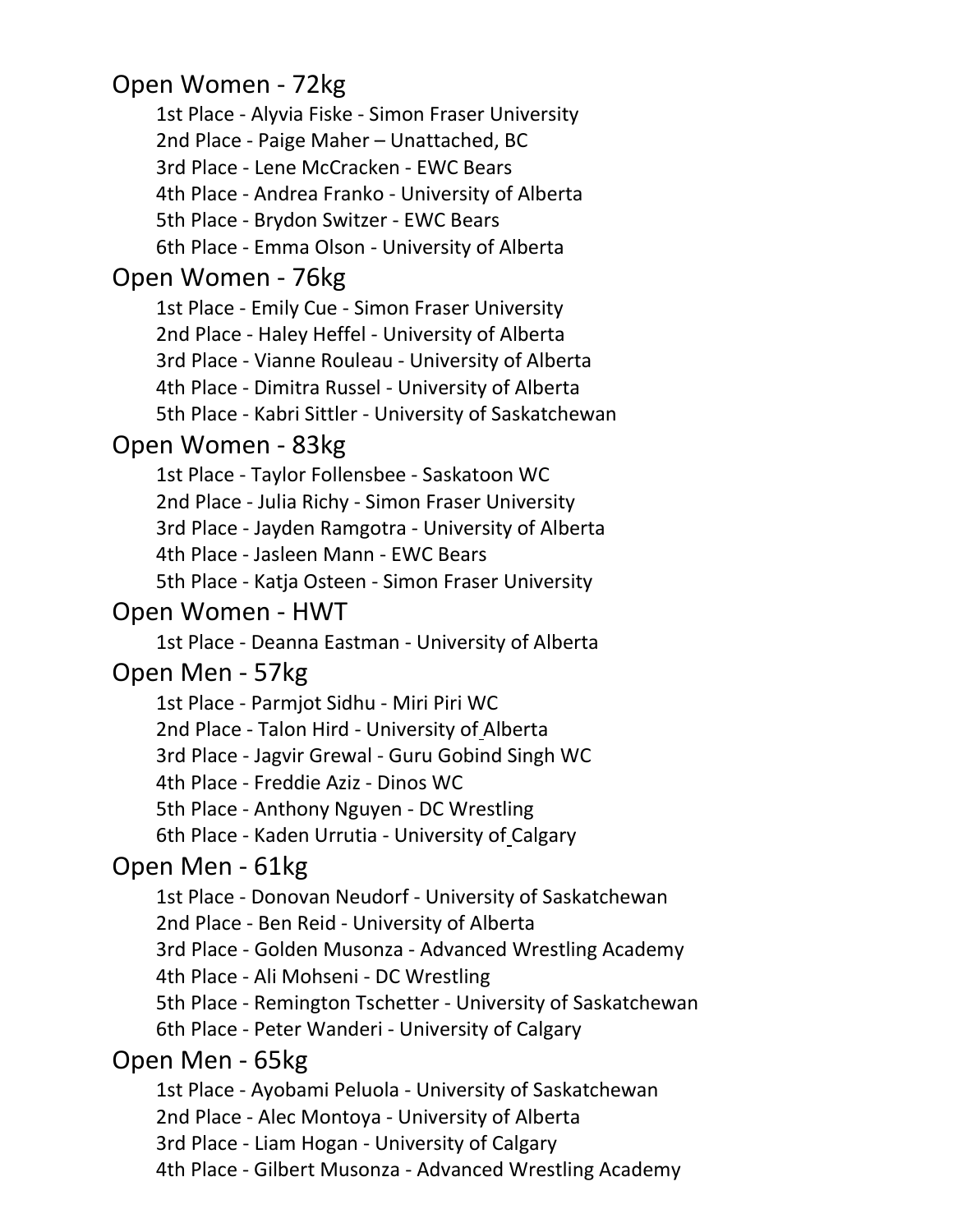5th Place - Paul Tokarz - Advanced Wrestling Academy 6th Place - Adam Mohaidly - DC Wrestling

### Open Men - 68kg

1st Place - Emmanuel Olapade - University of Calgary 2nd Place - Daniel Hernadez - University of Alberta 3rd Place - Max Meekins - University of Saskatchewan 4th Place - Jacob Fritz - University of Saskatchewan 5th Place - Prosper Ademoye - University of Calgary 6th Place - Kent Billena - Advanced Wrestling Academy

### Open Men - 72kg

1st Place - Jasmit Phulka - Team BC

2nd Place - Cole Sanderson - University of Saskatchewan

3rd Place - Jonathan Risto - University of Saskatchewan

4th Place - Arashk Rasti - Unattached

5th Place - Elis Wile - University of Alberta

6th Place - Brantley Saar - University of Calgary

## Open Men - 76kg

1st Place - Michael Asselstine - EWC Bears 2nd Place - PK McCrackin - Unattached 3rd Place - Bohdan Titorenko - University of Saskatchewan 4th Place - Nick Hooper - Cochrane Cowboys 5th Place - Reid Smyth - University of Saskatchewan. 6th Place - Aidan Smithanik - University of Calgary

# Open Men - 82kg

1st Place - Carson Lee - University of Saskatchewan 2nd Place - Isaiah Springer - University of Alberta 3rd Place - Hunter Smith - University of Calgary 4th Place - Obadiah Arthurs - Saskatoon WC 5th Place - Maguire Lee - University of Saskatchewan 6th Place - Owen Gudmundson - Unattached

# Open Men - 90kg

1st Place - Taran Goring - University of Alberta 2nd Place - Evan Walker - University of Calgary 3rd Place - Aleksander Eisler - University of Saskatchewan 4th Place - Arjun Mandher - Rustom WC

# Open Men - 100kg

1st Place - Samuel Pereira - University of Alberta 2nd Place - Baltej Mundi - Rustom WC 3rd Place - Scott Coulthart - University of Calgary 4th Place - Joseph Demaio - University of Calgary